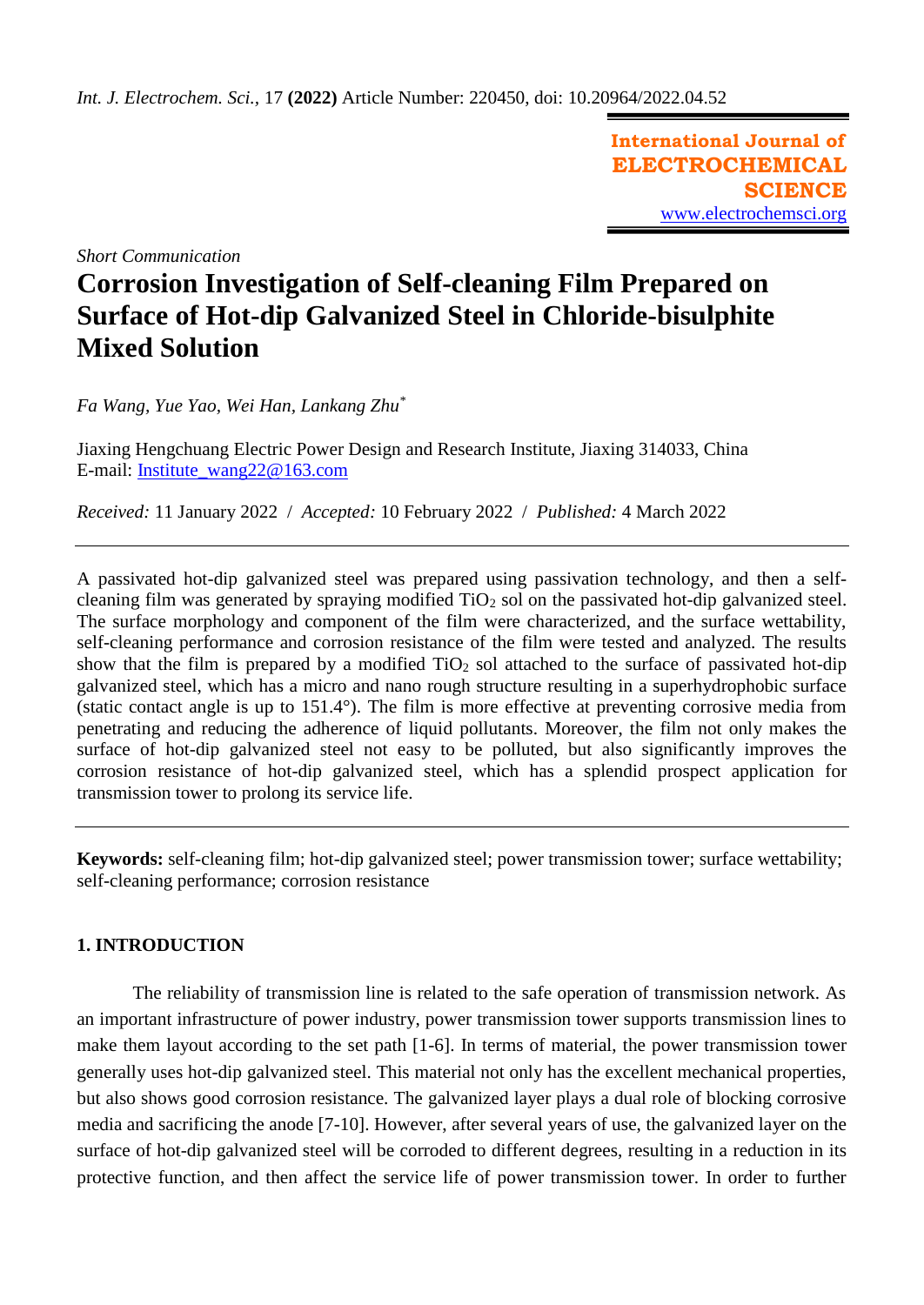improve the corrosion resistance of hot-dip galvanized steel, and to give it self-cleaning performance which is not easy to be polluted, it is necessary to carry out surface treatment for hop-dip galvanized steel.

At present, passivation is a common surface treatment method for hot-dip galvanized steel and some zinc alloys, which has the advantages of simple process, low cost and good corrosion resistance [11-16]. However, the self-cleaning performance of passivation film is not good enough. In addition, long-term exposure to corrosive media such as chloride ions will adversely affect the durability of passivation film. The surface coated with superhydrophobic and self-cleaning film is expected to better block corrosive media and pollutants [17-20]. Therefore, the surface of hot-dip galvanized steel with self-cleaning characteristics can significantly improve the corrosion and pollution resistance, so that the transmission tower is not easily polluted and ensure the service life to meet the requirements. In view of this, the paper uses the combination of passivation and spray treatment to prepare a passivation film on the surface of hot-dip galvanized steel firstly, and then sprays modified sol on the surface of passivation film to form a self-cleaning film.

## **2. EXPERIMENTAL**

## *2.1 Materials*

HDGS as acronym for hot-dip galvanized steel (coating thickness is about  $20 \mu m$ ) was used as the substrate, and the samples were cut to meet the requirements of the experiment. After oil removal (acetone, ultrasonic cleaning for 5 min), pickling (hydrofluoric acid with volume fraction of 5%, soaking at room temperature for 1 min) and deionized water cleaning, the substrate is then placed in the air drying oven. The reagents used in the experiment are mainly cerium nitrate, hydrogen peroxide, TiO<sup>2</sup> sol (nano-TiO<sup>2</sup> particle content is about 30%), polydimethylsiloxane, curing agent and xylene. The entire purity grade is analytical pure.

## *2.2 Preparation of a self-cleaning film on HDGS*

Figure 1 shows the process of preparing a self-cleaning film on HDGS, which is described as follows:

(1) The HDGS sample after treatment was immersed in cerium salt solution (22  $g/L$  cerium nitrate, 15 mL/L hydrogen peroxide) and passivated for 30 min, then cleaned and dried with deionized water and blower to get the passivated HDGS.

(2) Polydimethylsiloxane and curing agent were mixed according to the mass ratio of 10:1, and after being evenly stirred, they were slowly added to the mixed solution of  $TiO<sub>2</sub>$  sol and xylene. The modified  $TiO<sub>2</sub>$  sol was prepared by continuous magnetic stirring for 2 h.

(3) The modified  $TiO<sub>2</sub>$  sol was uniformly sprayed onto the surface of the passivated HDGS with a spray gun, and then placed in a dry place at room temperature for curing. After curing, the modified TiO<sub>2</sub> sol was adhered to the surface of the sample to obtain a self-cleaning film on HDGS.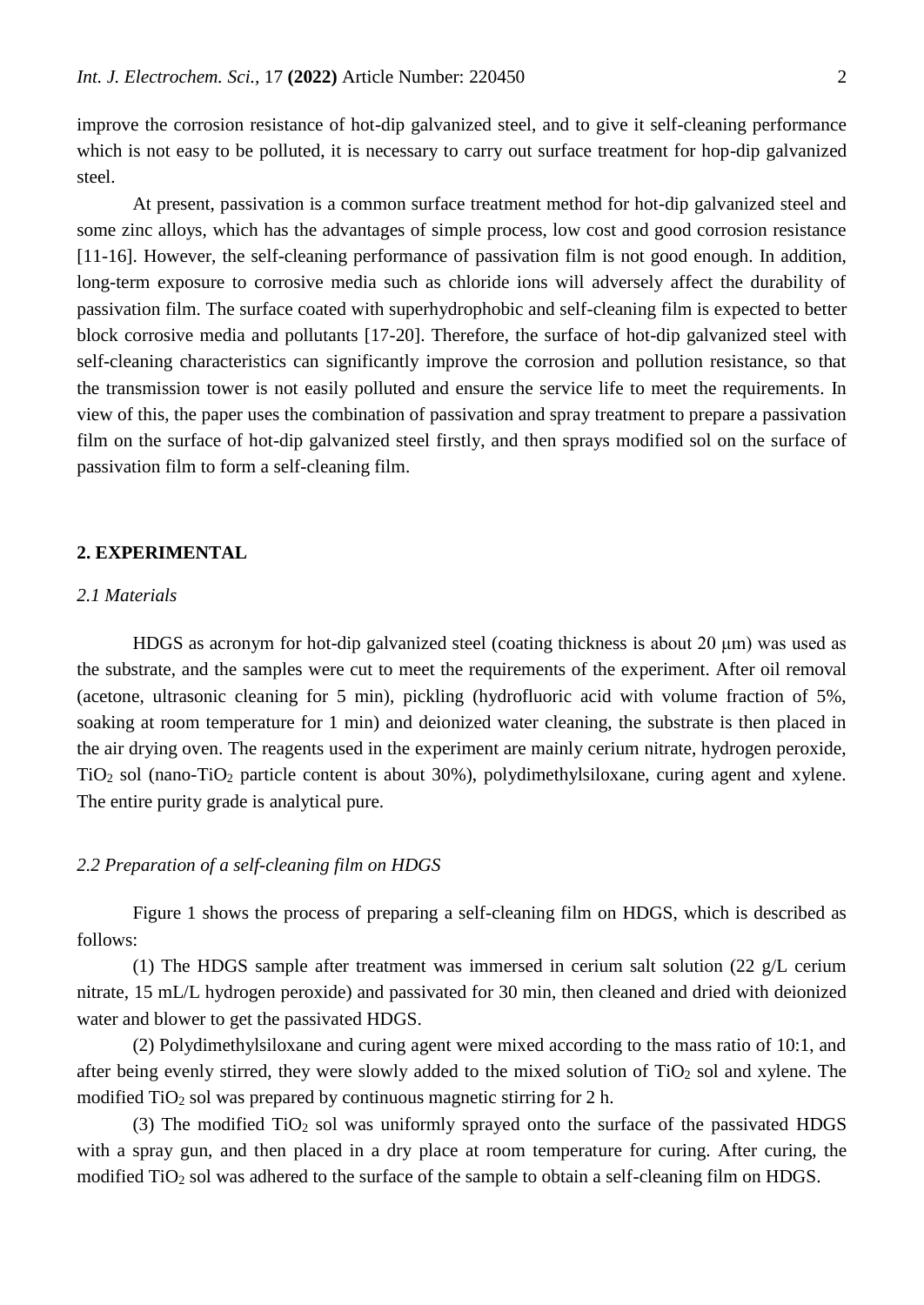

**Figure 1.** Process of preparing a self-cleaning film on HDGS

## *2.3 Characterization and performance test*

#### *2.3.1 Morphology characterization*

The morphology of the film was characterized by SU-5000 scanning electron microscope, and the surface component of the film was analyzed by energy dispersive spectrometer.

## *2.3.2 Surface wettability and self-cleaning performance test*

The static contact angle of the film was measured by XG-CAMA contact angle measuring instrument, and the surface wettability was evaluated. The volume of water droplet was controlled to be 4 μL, and the water droplet was placed at three different positions on the surface of the film. The measurement results were averaged to reduce the error.

Dust, soil and water are mixed according to a certain mass ratio to simulate liquid pollutants, and liquid pollutants are absorbed on the surface of the film with a syringe to observe the droplet morphology. At the same time, the sample was tilted at a certain angle to observe the droplet position and morphology changing to evaluate whether the film has self-cleaning performance.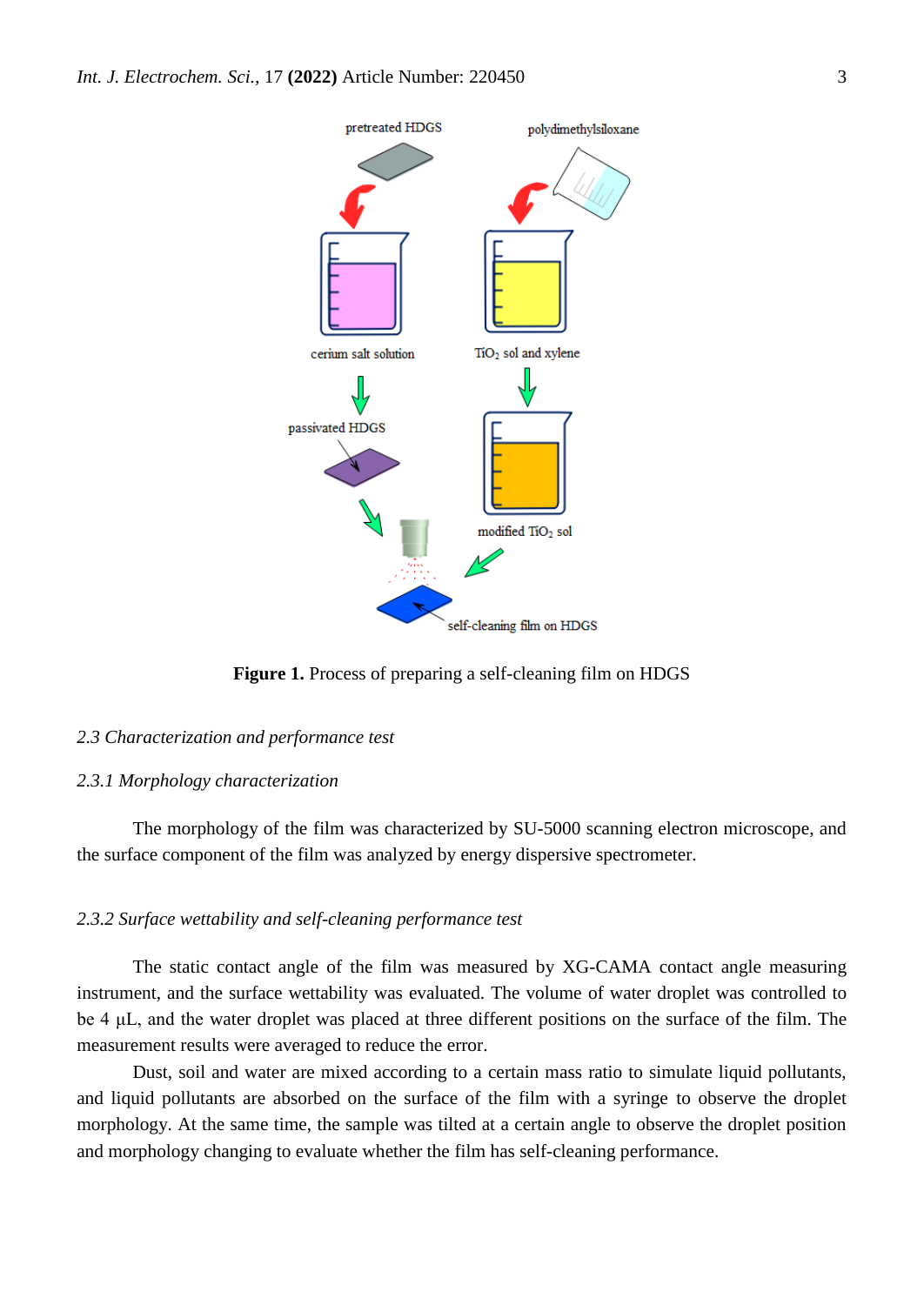## *2.3.3 Corrosion resistance test*

bisulfite mixed solution as the corrosion medium. The saturated calomel electrode and platinum electrode were used as the reference electrode and the assistant electrode, respectively. The test sample was as the working electrode. In the open-circuit potential test, the scanning rate of the polarization curve was 1 mV/s. In the electrochemical impedance spectroscopy test, the high frequency was  $10^5$  Hz and the low frequency was  $10^{-2}$  Hz with 5 mV sine wave excitation signal. Tafel extrapolation method was used to fit the polarization curve test data to obtain the corrosion potential and corrosion current density. ZSimpWin software was used to fit the electrochemical impedance spectrum test data to obtain the charge transfer resistance and film resistance.

## **3. RESULT AND DISCUSSION**

## *3.1 Surface morphology and component*

Figure 2(a) shows the morphology of hot-dip galvanized steel. It can be seen that the surface of hot-dip galvanized steel is smooth. Figure 2(b) shows the morphology of passivated HDGS. It can be seen that many slender cracks are crisscrossed on the surface of passivated HDGS which is similar to the morphology reported by some investigators [21-24]. Figure 2(c) shows the morphology of the selfcleaning film on HDGS. It can be seen that a large number of nano level holes and micron level protrusions are formed on the surface of the self-cleaning film, presenting a micro and nano rough structure, which is the key factor for the superhydrophobic state of the film surface [25-27].



# **Figure 2.** Morphology of different films on the surface of hot-dip galvanized steel; a-hot-dip galvanized steel; b-passivated HDGS; c-self-cleaning film on HDGS; (sample size 10 mm×10 mm×1 mm, acceleration voltage 15 kV, magnification 35000 times, automatic focus shooting)

Figure 3(a) shows the component analysis results of hot-dip galvanized steel, and Figure 3(b) shows the component analysis results of passivated HDGS. By comparing Figure 3(a) and Figure 3(b), it can be seen that the surface component of hot-dip galvanized steel changes significantly after passivation treatment, because a passivation film containing cerium is formed to cover the surface of hot-dip galvanized steel. Figure 3(c) shows the component analysis results of the self-cleaning film on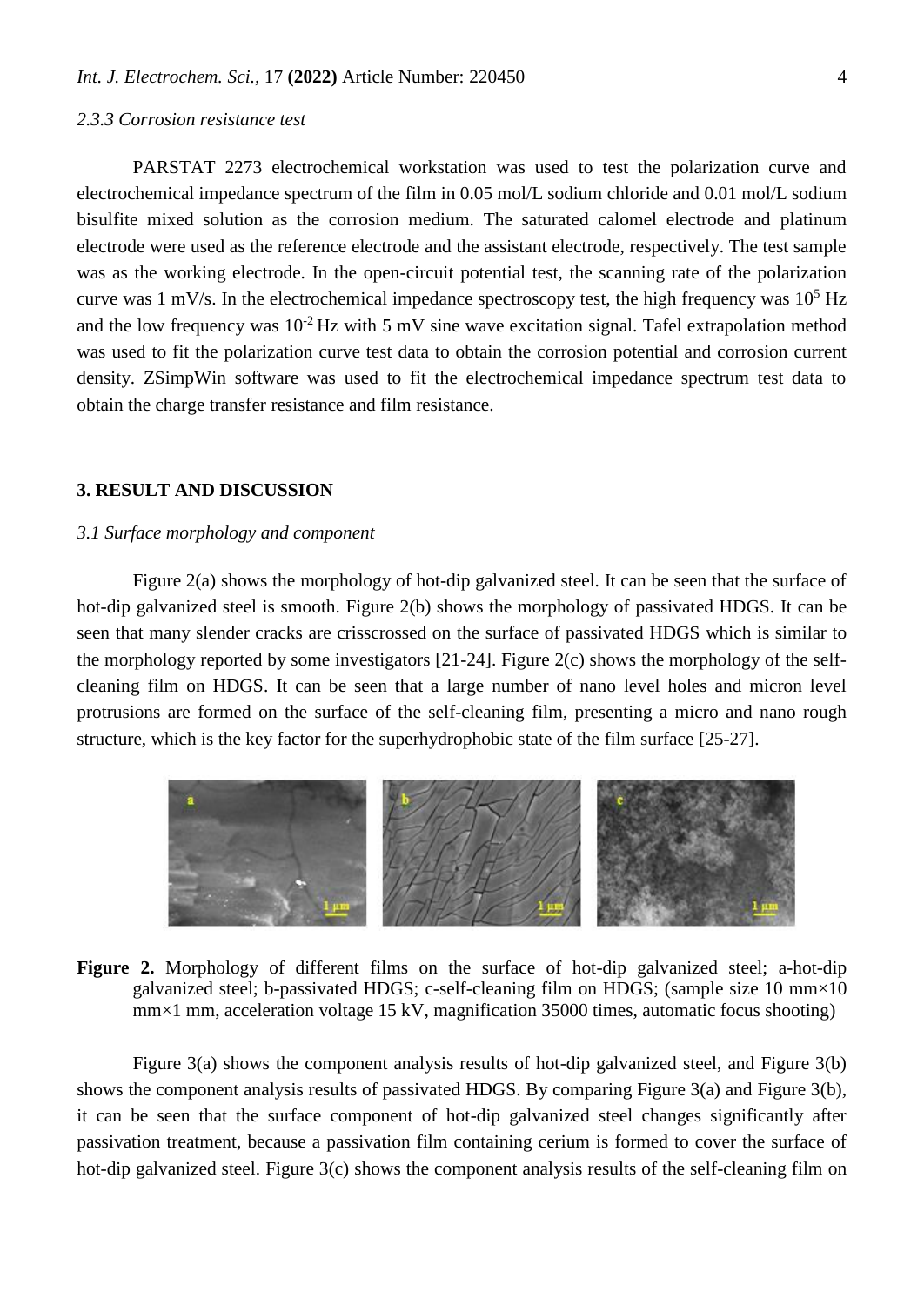HDGS. Therefore, it can be inferred that the film is mainly composed of Ce, Ti, C and Si elements. The presence of Ti, C and Si elements indicates that  $TiO<sub>2</sub>$  particles participate in the film forming process combined with polydimethylsiloxane.



**Figure 3.** Component analysis results of different films on the surface of hot-dip galvanized steel; ahot-dip galvanized steel; b-passivated HDGS; c-self-cleaning film on HDGS (surface sweep model, accelerating voltage 10 kV, sampling depth 1 μm)

## *3.2 Surface wettability*

**Table 1.** Static contact angle of hot-dip galvanized steel and different films (volume of water droplet was 4 μL, magnification 5 times, automatic focus shooting, measurement accuracy 0.1°)

| <b>Samples</b>                | Water droplet<br>morphology | <b>Static contact</b><br>angle/ $^{\circ}$ |
|-------------------------------|-----------------------------|--------------------------------------------|
| hot-dip<br>galvanized steel   |                             | 73.6                                       |
| passivated<br><b>HDGS</b>     |                             | 102.7                                      |
| self-cleaning<br>film on HDGS |                             | 151.4                                      |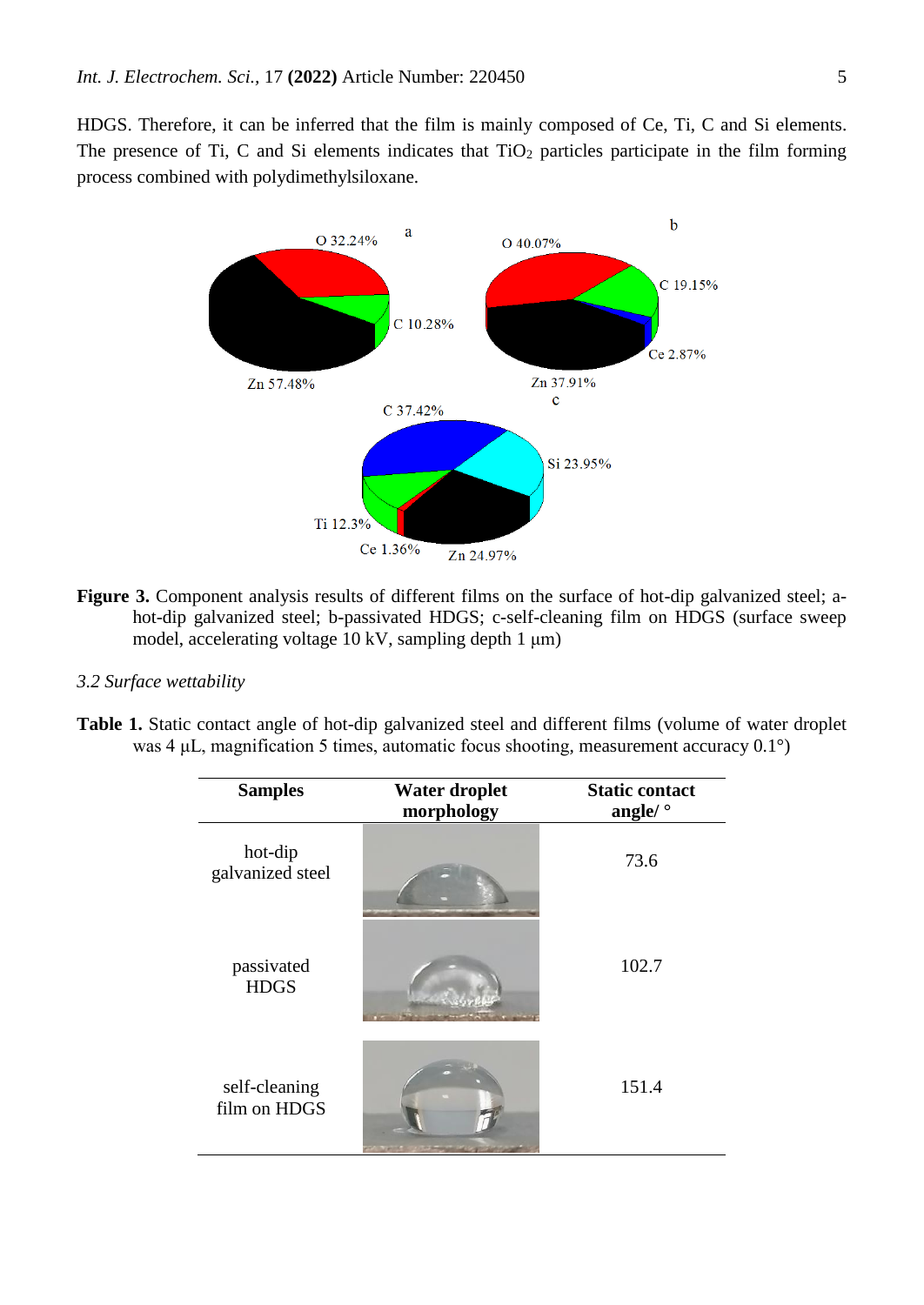Table 1 lists static contact angles of hot-dip galvanized steel and different films. The static contact angle of hot-dip galvanized steel is 73.65° and its surface is hydrophilic. The static contact angle of the passivated HDGS increases to 102.7°, presenting a hydrophobic state. The static contact angle of the self-cleaning film reaches 151.4° and exceeds 150°, and the surface is superhydrophobic. This is because the film has a micro and nano rough structure that can capture air and form a gas film on its surface, which reduces the solid and liquid interface contact area and inhibits the spread of water droplets. The rough structure of materials with superhydrophobic performance is also investigated by some people [28-30]. In addition, the adhesion of polydimethylsiloxane after curing makes the film have low surface energy and weak affinity to water droplets, thus showing a superhydrophobic state.

## *3.3 Self-cleaning performance*

Figure 4 shows the appearance of liquid pollutants falling on the surface of hot-dip galvanized steel and different films. It can be seen from Figure  $4(a)$  and Figure  $4(b)$  that the liquid pollutants on the surface of hot-dip galvanized steel and passivated HDGS tend to slip downward. The contaminated area is large, indicating that the surface of hot-dip galvanized steel and passivated HDGS is easy to be polluted. According to Figure 4(c), the liquid pollutants falling on the surface of the self-cleaning film are approximately spherical. The liquid pollutants can roll downward quickly to prevent pollution. This is because the film has a micro and nano rough structure with lower surface energy, presenting a superhydrophobic state. The liquid pollutants are difficult to stick to its surface, thus showing good self-cleaning performance and not easy to be polluted. The TiO<sub>2</sub> particles are also reported to be used to improve self-cleaning performance of materials [31-34].



**Figure 4** Morphology of liquid pollutant fall on the surface of hot-dip galvanized steel and different films; a-hot-dip galvanized steel; b-passivated HDGS; c-self-cleaning film on HDGS (dust, soil and water mixed solution as liquid pollutants, magnification 5 times, automatic focus shooting)

## *3.4 Corrosion resistance*

Figure 5 shows the polarization curves of hot-dip galvanized steel and different films while Figure 6 shows the fitting results of polarization curves. Combined with Figure 5 and Figure 6, it can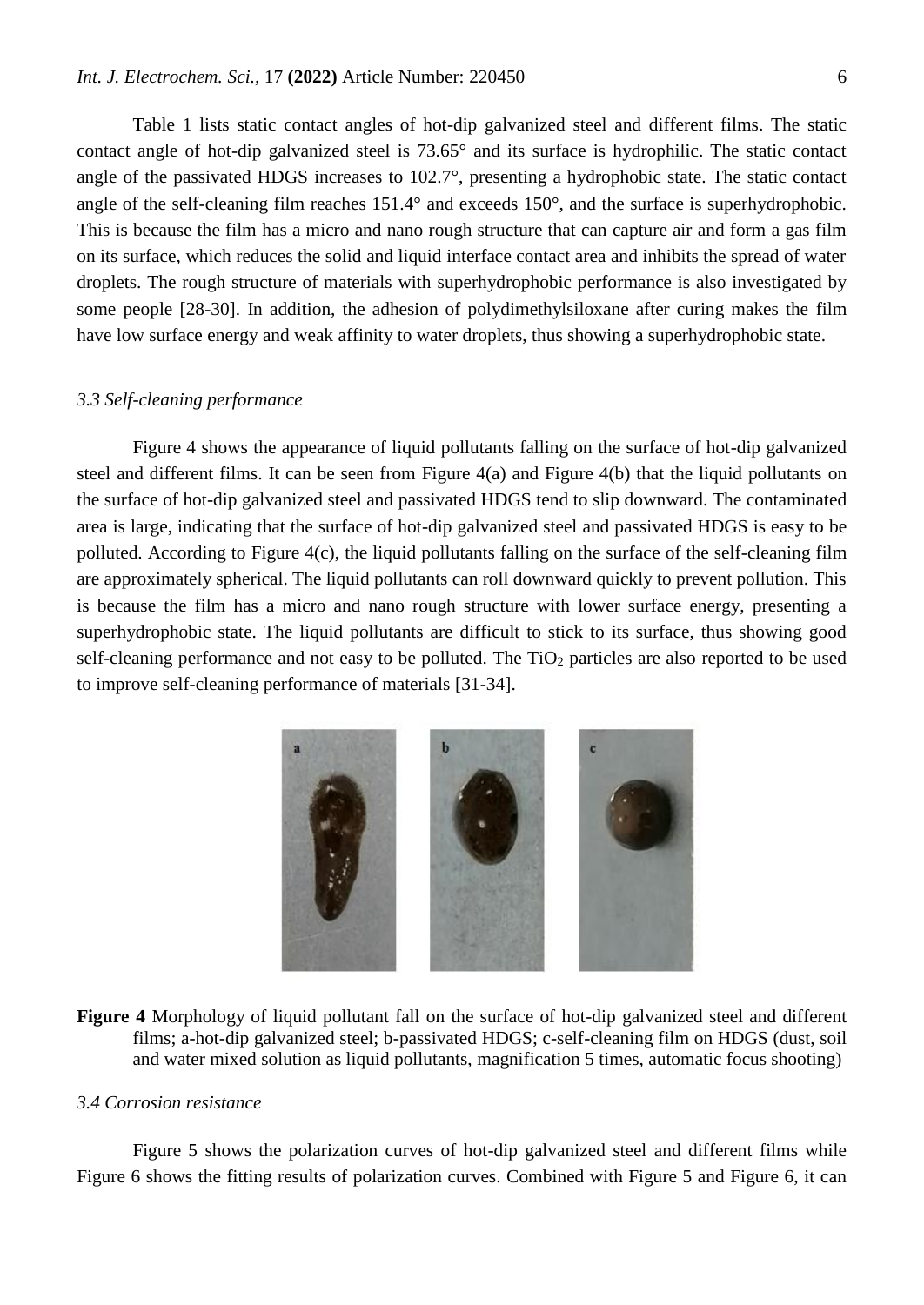be seen that the corrosion potential of the self-cleaning film is the most positive compared with that of hot-dip galvanized steel and passivated HDGS. The corrosion current density of the film is also the lowest, which is around  $8 \mu A/cm^2$ . The changes of corrosion potential and current density indicate that the self-cleaning film has the best corrosion resistance and can effectively inhibit the electrochemical corrosion of hot-dip galvanized steel.



**Figure 5.** Polarization curves of hot-dip galvanized steel and different films; a-hot-dip galvanized steel; b-passivated HDGS; c-self-cleaning film on HDGS (corrosion medium was 0.05 mol/L sodium chloride + 0.01 mol/L sodium bisulfite, saturated calomel electrode as reference electrode, platinum electrode as assistant electrode and test sample as working electrode, scanning rate of polarization curve was 1 mV/s)



**Figure 6.** Polarization curves fitting results; a-hot-dip galvanized steel; b-passivated HDGS; c-selfcleaning film on HDGS

Figure 7 shows the electrochemical impedance spectra of hot-dip galvanized steel and different films. It can be seen that hot-dip galvanized steel, passivated HDGS and self-cleaning film on HDGS all show the characteristics of single capacitance-arc resistance. The order of capacitance-arc radius from large to small is self-cleaning film on HDGS, passivated HDGS and hot-dip galvanized steel. According to equivalent circuit fitting, charge transfer resistance and film resistance are obtained as shown in Figure 8, in which charge transfer resistance represents the difficulty of electron transfer between the film and the corroded medium. The film resistance can reflect the protective effect of the film's ability to resist the corroded medium. It can be seen from Figure 8 that the charge transfer resistance of the self-cleaning film is the highest, reaching 8107.5  $\Omega$ ·cm<sup>2</sup>, which is about 2 times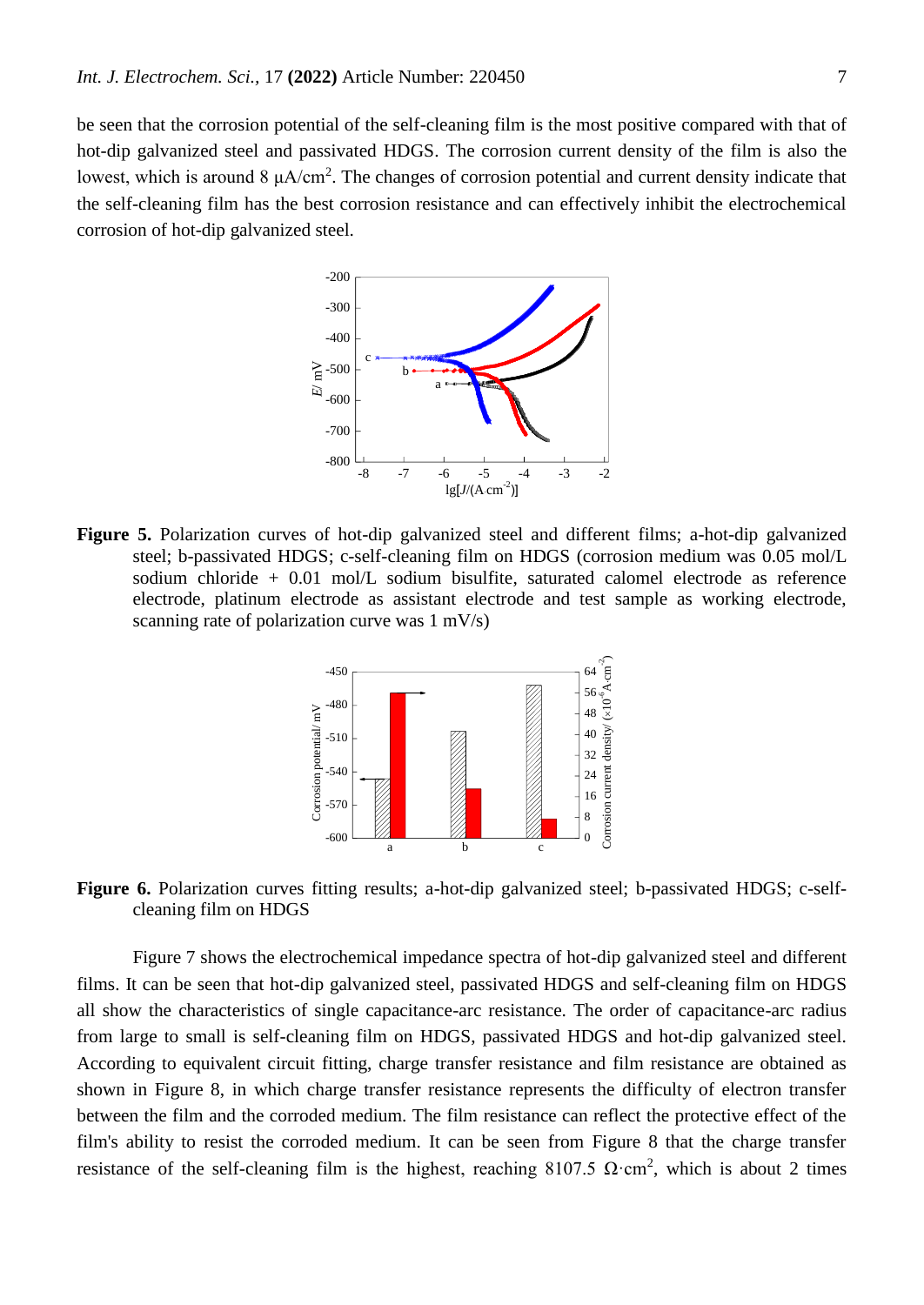higher than that of hot-dip galvanized steel, indicating that the resistance of electron transfer between the film and the interface of the corrosive medium is greater, and the electrochemical corrosion process is suppressed to a certain extent. The film resistance of the self-cleaning film is also the highest, reaching 2026.8  $\Omega$ ·cm<sup>2</sup>. The ability of the film to resist corrosive media is stronger, and its protection effect on hot-dip galvanized steel is obviously better than that of passivated HDGS. The analysis shows that the film has a superhydrophobic state with micro and nano rough structure, which can better prevent the penetration of corrosive medium, resulting in good corrosion resistance. The superhydrophobic state is conducive to improving corrosion resistance of materials which is also studied in many works [35-37].



**Figure 7.** Electrochemical impedance spectrum of hot-dip galvanized steel and different films; a-hotdip galvanized steel; b-passivated HDGS; c-self-cleaning film on HDGS (corrosion medium was 0.05 mol/L sodium chloride  $+$  0.01 mol/L sodium bisulfite, saturated calomel electrode as reference electrode, platinum electrode as assistant electrode and test sample was as working electrode, scanning from high frequency  $10^5$  Hz to low frequency  $10^{-2}$  Hz with 5 mV sine wave excitation signal)



**Figure 8.** Electrochemical impedance spectrum fitting results; a-hot-dip galvanized steel; b-passivated HDGS; c-self-cleaning film on HDGS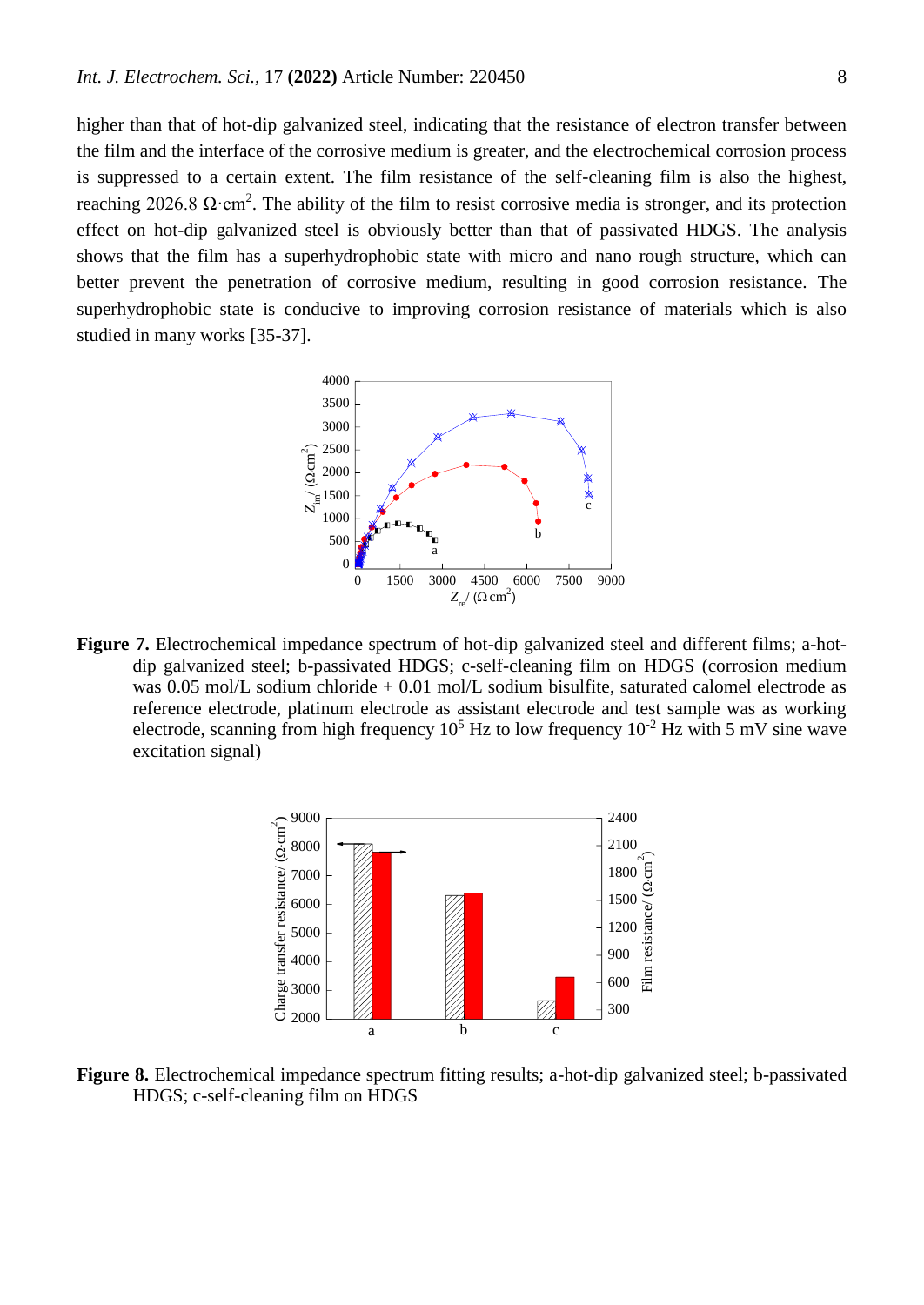# **4. CONCLUSIONS**

Passivation and spray of modified  $TiO<sub>2</sub>$  sol treatment were combined to prepare a self-cleaning film on the surface of hot-dip galvanized steel. The surface of the film is superhydrophobic with static contact angle of 151.4°, which can effectively stop the corrosive medium permeability while also showing good self-cleaning performance and corrosion resistance. The film has a micro and nano rough structure and lower surface energy, which can capture air and form a gas film on the surface to effectively inhibit the corrosion process. Compare with hot-dip galvanized steel, the film has the most positive corrosion potential and the lowest corrosion current density with the largest charge transfer resistance which contribute directly to optimal corrosion resistance and self-cleaning performance.

## ACKNOWLEDGEMENT

The study was supported by "State Grid Zhejiang Electric Power Co., Ltd. Technology Project 5211JY20001P".

## **References**

- 1. S. Gao, C. Zeng, L. Q. Zhou, X. H. Liu and B. Y. Gao, *Structures*, 24 (2020) 1.
- 2. A. A. Zekavati, M. A. Jafari and A. Saeedi, *Structures*, 35 (2022) 833.
- 3. J. Y. Xue, F. Mohammadi, X. Li, M. Sahraei-Ardakani, G. Ou and Z. X. Pu, *Reliab. Eng. Syst. Saf.*, 203 (2020) 107079.
- 4. Q. J. Shu, G. L. Yuan, Z. H. Huang and S. Ye, *Eng. Struct.*, 123 (2016) 166.
- 5. Y. Z. Cai, Q. Xie, S. T. Xue, L. Hu and A. Kareem, *Eng. Struct.*, 191 (2019) 686.
- 6. N. Lashmar, S. Y. Berryman, M. J. Liddell, A. L. Morrison, L. A. Cernusak, T. D. Northfield, S. Goosen and B. Jennison, *J. Environ. Manage.*, 252 (2019) 109430.
- 7. H. Kancharla, G. K. Mandal, S. S. Singh and K. Mondal, *Surf. Coat. Technol.*, 4 (2022) 128071.
- 8. P. A. Kamble, P. P. Deshpande and S. T. Vagge, *Mater. Today*, 13 (2021) 12.
- 9. A. Al-Negheimish, R. R. Hussain, A. Alhozaimy and D. D. N. Singh, *Constr. Build. Mater.*, 274 (2021) 121921.
- 10. D. Nakhaie, A. Kosari, J. M. C. Mol and E. Asselin, *Corros. Sci.*, 164 (2020) 108310.
- 11. Y. D. Yu, X. X. Zhao, M. G. Li, G. Y. Wei, L. X. Sun and Y. Fu, *Surf. Eng.*, 29 (2013) 743.
- 12. H. Yang, X. H. Kong, W. H. Lu, Y. X. Liu, J. Guo and S. S. Liu, *Prog. Org. Coat.*, 67 (2010) 375.
- 13. C. Y. Tsai, J. S. Liu, P. L. Chen and C. S. Lin, *Surf. Coat. Technol.*, 205 (2011) 5124.
- 14. F. Tittarelli and T. Bellezze, *Corros. Sci.*, 52 (2010) 978.
- 15. Y. D. Yu, Y. Cao, M. G. Li, G. Y. Wei and H. Dettinger, *Mater. Res. Innovations*, 18 (2014) 314.
- 16. G. V. Redkina, Y. I. Kuznetsov, N. P. Andreeva, I. A. Arkhipushkin and L. P. Kazansky, *Corros. Sci.*, 168 (2020) 108554.
- 17. Y. L. Wu, X. Y. Tan, Y. K. Wang, F. J. Tao, M. L. Yu and X. B. Chen, *Colloids Surf., A*, 634 (2022) 127919.
- 18. S. A. A. Kamal, R. Ritikos and S. A. Rahman, *Surf. Coat. Technol.*, 409 (2021) 126912.
- 19. Z. F. Lin, W. Zhang, W. Zhang, L. K. Xu, Y. P. Xue and W. H. Li, *Mater. Chem. Phys.*, 277 (2022) 125503.
- 20. Y. Y. Wang, M. P. Wu, P. P. Lu, W. Zhou, X. J. Shi, K. Yang and X. J. Miao, *Colloids Surf., A*, 632 (2022) 127824.
- 21. Y. D. Yu, G. Y. Wei, J. W. Lou, H. L. Ge, L. X. Sun and L. Z. Zhu, *Surf. Eng.*, 29 (2013) 234.
- 22. G. V. Redkina, Y. I. Kuznetsov, N. P. Andreeva, I. A. Arkhipushkin and L. P. Kazansky, *Corros.*